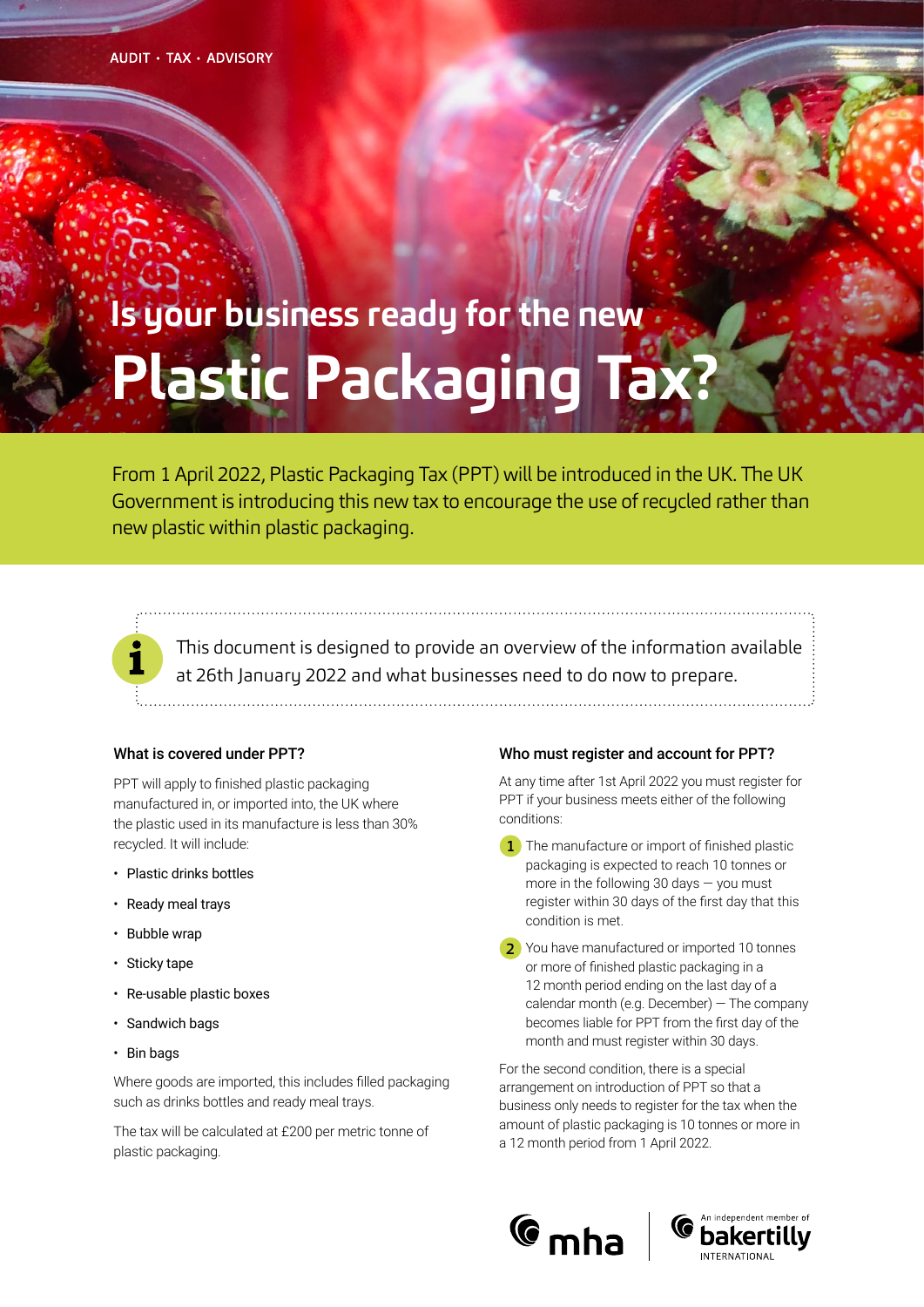

#### What is 'finished' plastic packaging?

Finished packaging is in a format that can be used to contain and transport goods. This may be packaging that is fully complete (e.g. plastic carton), or semi-complete packaging, such as a plastic bottle without a cap.

The goods become liable to PPT on completion of manufacture in the UK, or at time of import into UK. For the latter, the consignee named on the UK import declaration will be responsible for retaining records and registering for PPT.

#### When do I need to register?

Although registrations cannot be submitted until 1 April 2022, we recommend that businesses start reviewing plastic packaging production or supply chains to confirm whether you will have to register for PPT.

Evidence will need to be retained to confirm the quantities of plastic packaging so that this can be audited by HMRC. Such records include:

- Total amount in weight and a breakdown by weight of the materials used to manufacture plastic packaging, excluding packaging which is used to transport imported goods
- Data and calculations used to determine if a packaging component is, for the most part plastic, and how much recycled plastic it contains
- Weight of exempted plastic packaging and the reason for the exemption
- Amount in weight of plastic packaging exported, and allowed relief from the tax

We can assist with this analysis so that you can be confident that you have satisfactory records in place to justify exemption, or to calculate accurate taxable amounts for submission to HMRC.

#### **Further details on the records to be retained can be found [here](https://www.gov.uk/government/publications/get-your-business-ready-for-the-plastic-packaging-tax/further-information-for-businesses#record-keeping)**

# Exceptions to PPT

There are 4 groups that are excepted from the tax. These are:

- Transport packaging used when importing goods into the UK. 1
- 2 Plastic packaging used in aircraft, ship or railway stores for international journeys.
- **3** Plastic packaging produced or imported for use in the immediate packaging of a human medicine.
- Components permanently designated or set aside for non-packaging use. 4

| $\ddot{ }$ : $\ddot{ }$ : $\ddot{ }$ : $\ddot{ }$ : $\ddot{ }$ : $\ddot{ }$ : $\ddot{ }$ : $\ddot{ }$ : $\ddot{ }$ : $\ddot{ }$ : $\ddot{ }$ : $\ddot{ }$ : $\ddot{ }$ : $\ddot{ }$ : $\ddot{ }$ : $\ddot{ }$ : $\ddot{ }$ : $\ddot{ }$ : $\ddot{ }$ : $\ddot{ }$ : $\ddot{ }$ : $\ddot{ }$ : |  |
|-----------------------------------------------------------------------------------------------------------------------------------------------------------------------------------------------------------------------------------------------------------------------------------------------|--|
|                                                                                                                                                                                                                                                                                               |  |
| :<br>:                                                                                                                                                                                                                                                                                        |  |

You must still include 3 and 4 when assessing whether you meet the 10 tonnes threshold of plastic packaging in a 12 month period for determining if you need to register for the tax even though the tax is not chargeable on these.

# Importing packaging into the UK

PPT will be liable on import of the packaging into the UK on clearance of the packaging by customs. Where goods are imported and placed into a customs procedure, such as inward processing or customs warehousing, the PPT will not be liable until the packaging is removed to free circulation. If the packaging is re-exported without being removed from the customs procedure, then PPT will not become liable.

Companies based outside the UK must be registered for and pay PPT if they import plastic packaging into the UK (e.g. under Delivered Duty Paid incoterms).